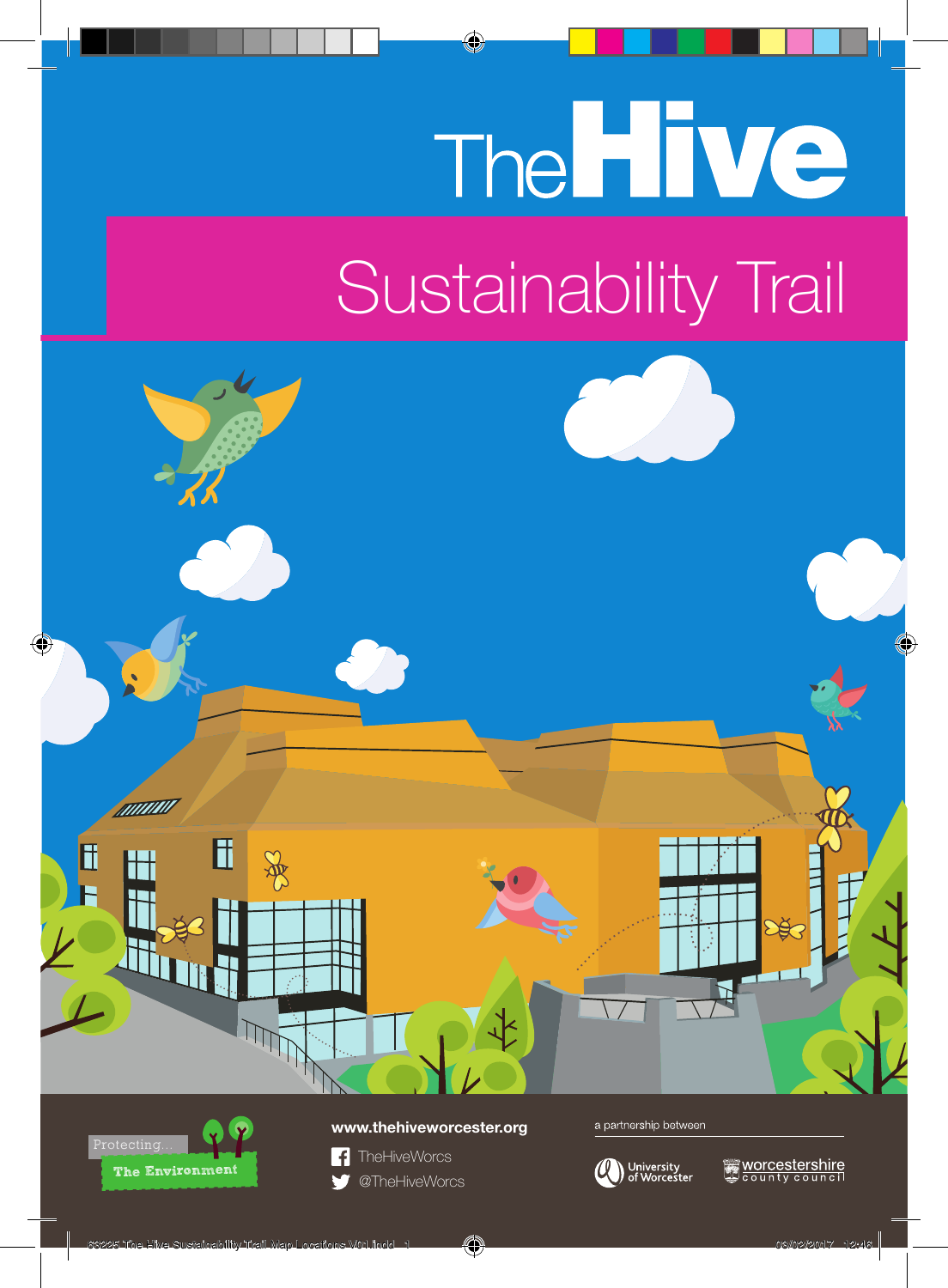## Level 1 Locations



Under the stairs: Archaeological remains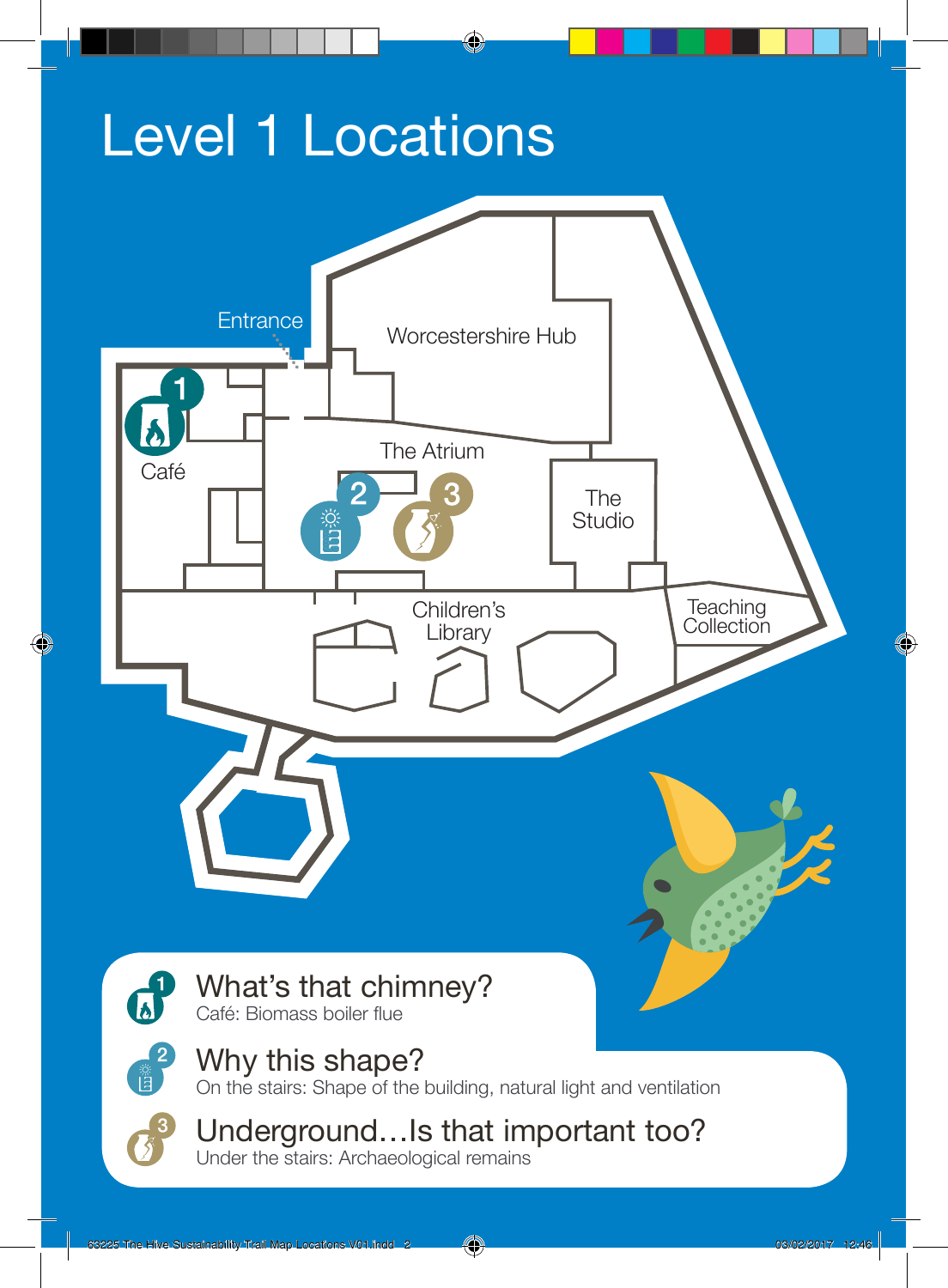

Worcestershire Archive and Archaeology Service are saving water too! Archaeology: Water recycling



 $\mathbf{r}^4$ 

Eco-friendly ways to get to The Hive Look out of the window: Cycle storage



Our building knows… Look over the Children's Library area: Window sensor controls

## River water cooling

Look up: River water cooling